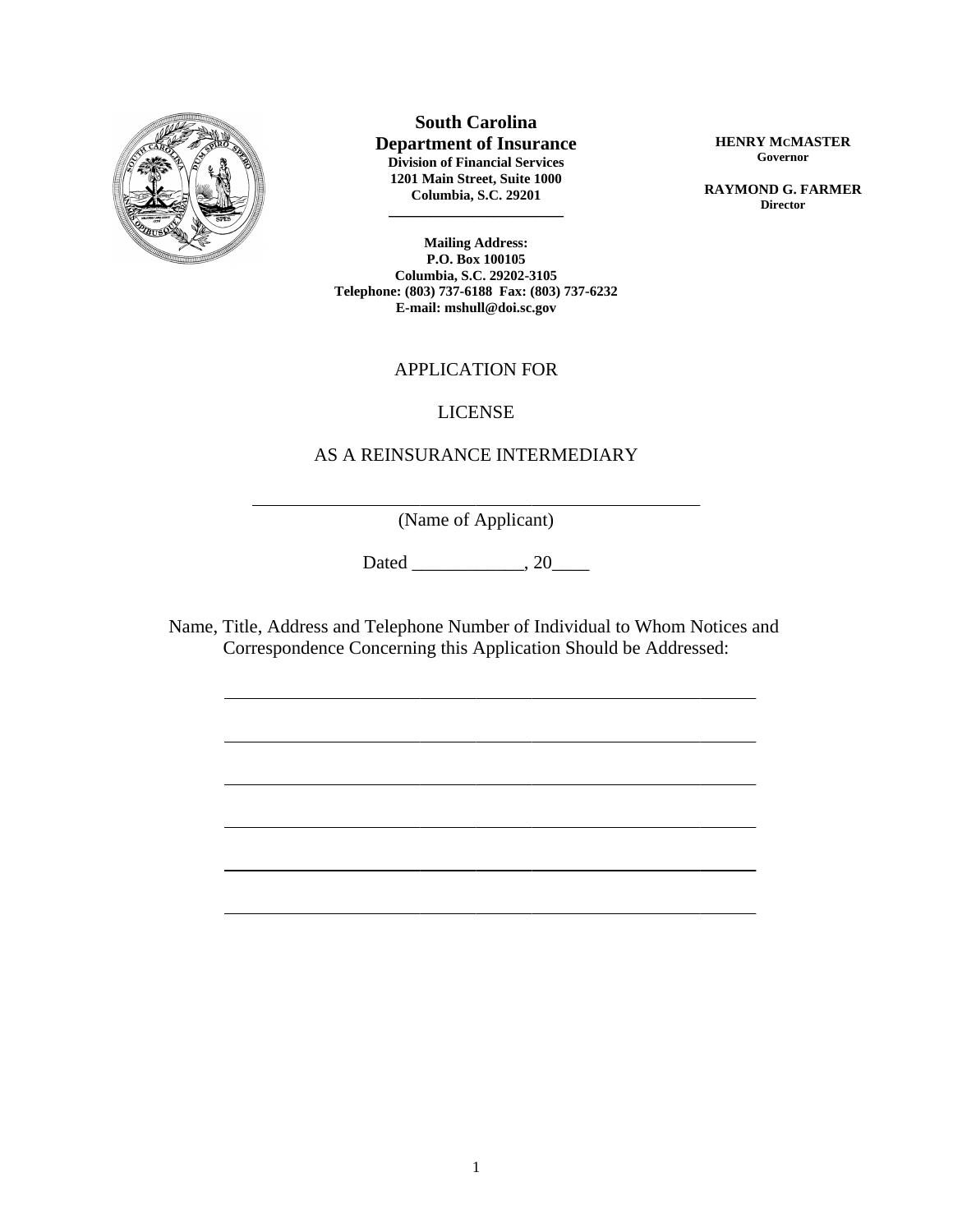# **PART A. TYPE OF LICENSE**

| $\mathbf{1}$ . | ( ) Broker    | $( )$ Manager   |              |
|----------------|---------------|-----------------|--------------|
| 2.             | ( ) Resident  | () Nonresident  | (choose one) |
| 3.             | ( ) Corporate | () Noncorporate | (choose one) |

# **PART B. GENERAL INFORMATION**

|                         | Street Address of South Carolina Office (if any): |                                                                                  |
|-------------------------|---------------------------------------------------|----------------------------------------------------------------------------------|
|                         |                                                   |                                                                                  |
| <b>Mailing Address:</b> |                                                   | ,我们也不能在这里的时候,我们也不能在这里的时候,我们也不能会在这里的时候,我们也不能会在这里的时候,我们也不能会在这里的时候,我们也不能会在这里的时候,我们也 |
|                         |                                                   | ,我们也不会有什么。""我们的人,我们也不会有什么?""我们的人,我们也不会有什么?""我们的人,我们也不会有什么?""我们的人,我们也不会有什么?""我们的人 |
|                         |                                                   |                                                                                  |
|                         | Year Organized                                    |                                                                                  |
|                         |                                                   | State of Incorporation                                                           |
|                         |                                                   | Does the Applicant intend to transact business under any name(s) other than that |

on this application? ( ) Yes ( ) No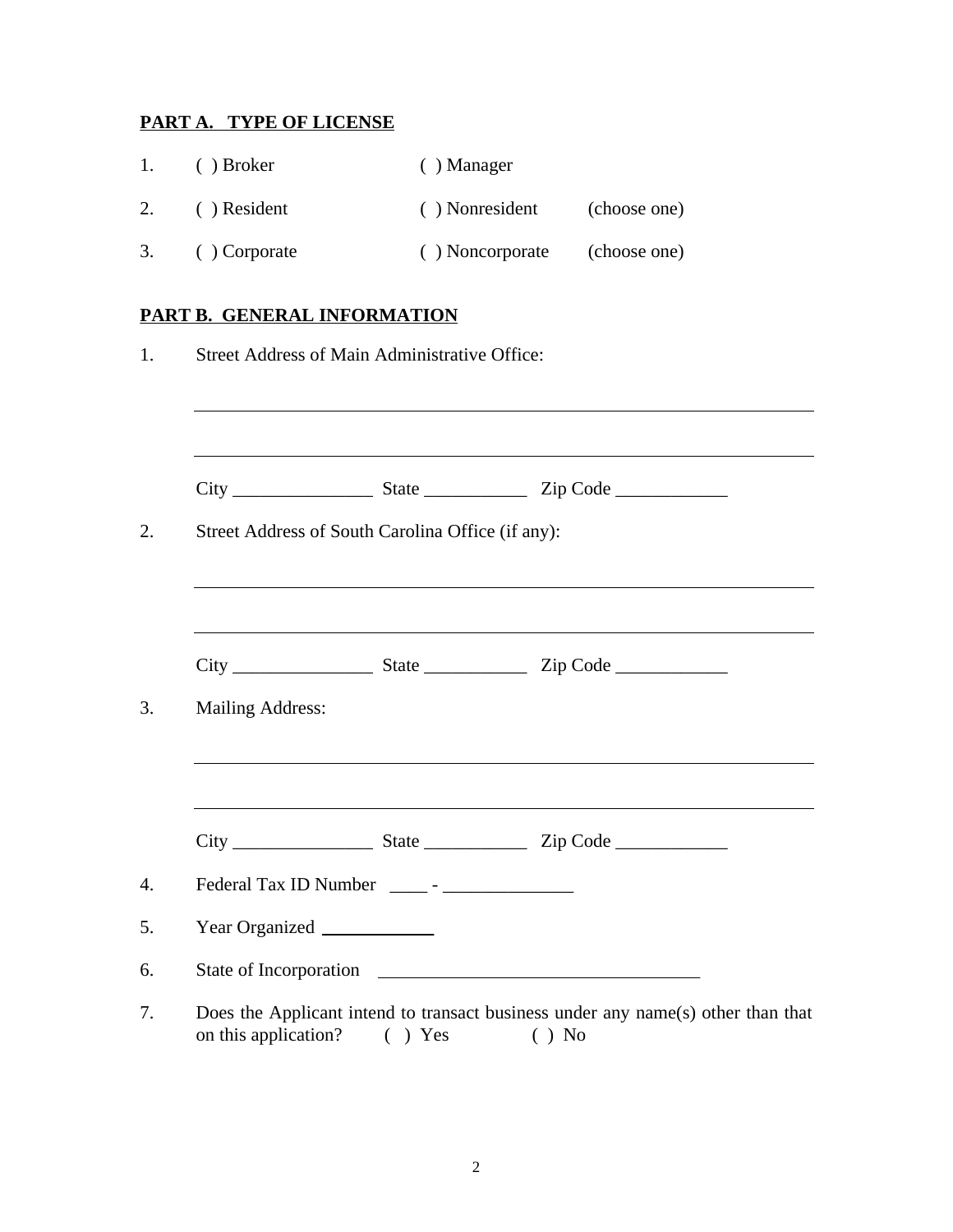If Yes, list those names:

8. List any current or prior license(s) held by the Applicant. If multiple licenses have been held in any category, provide information for the most recent license held.

|                                     | <b>LICENSE NUMBER</b>          | <b>STATE</b> | <b>EXPIRATION DATE</b> |
|-------------------------------------|--------------------------------|--------------|------------------------|
| <b>Insurance Agent</b>              |                                |              |                        |
| <b>Insurance Broker</b>             |                                |              |                        |
| Reins Intermediary                  | <u> 1990 - Jan James James</u> |              |                        |
| <b>Managing General</b><br>Agent    |                                |              |                        |
| <b>Third Party</b><br>Administrator |                                |              |                        |
| <b>Securities Broker</b>            |                                |              |                        |

- 9. Attach as Exhibit B.9., a chart or listing clearly presenting the identities of and interrelationships among the Applicant and any controlling person of the Applicant.
- 10. Has the Applicant, any person who will act as an intermediary under a license issued to the Applicant, or any controlling person of the Applicant been convicted or had a sentence imposed or suspended or had pronouncement of a sentence suspended or been pardoned for conviction of or plead guilty or nolo contendere to an information or indictment charging any felony, or charging a misdemeanor involving embezzlement, theft, larceny, or mail fraud, or charging a violation of any corporate securities statute or any insurance law, or been the subject of any disciplinary proceedings of any federal or state regulatory agency?

 $( )$  Yes  $( )$  No

If Yes, provide a statement explaining the matter and its disposition.

11. Has the Applicant, any person who will act as an intermediary under a license issued to the Applicant, or any controlling person of the Applicant ever had an insurance agent, insurance broker, reinsurance intermediary, managing general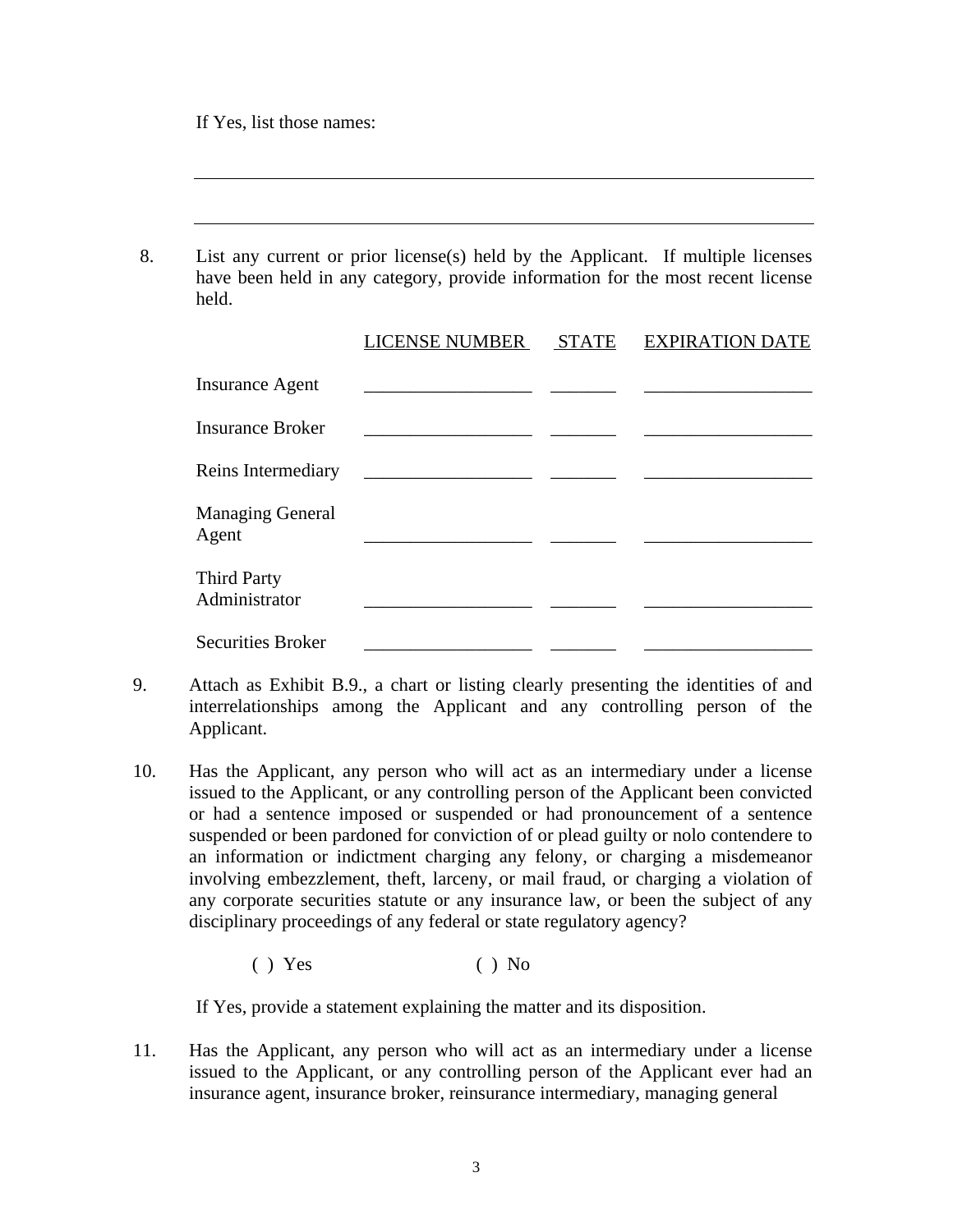agent, third party administrator, or securities broker license from South Carolina or any other state or jurisdiction refused, suspended, or revoked?

 $( )$  Yes  $( )$  No

If Yes, attach as Exhibit B.11. a statement explaining the matter and its disposition.

12. Is the Applicant, any person who will act as an intermediary under a license issued to the Applicant, or any controlling person of the Applicant now indebted to any court-appointed liquidator, any reinsurance or insurance company, reinsurance intermediary, general agent or agent?

 $( )$  Yes  $( )$  No

- 13. Has the Applicant, any person who will act as an intermediary under a license issued to the Applicant, or any controlling person of the Applicant failed to pay any reinsurance or insurance company or reinsurance intermediary any premium due to such company which has come into the Applicant's possession?
	- $( )$  Yes  $( )$  No
- 14 Has the Applicant, any person who will act as an intermediary under a licensed issued to the Applicant, or any controlling person of the Applicant any judgements against them held by any reinsurance or insurance company, reinsurance intermediary, or any insured which is unpaid in whole or in part?

 $( )$  Yes  $( )$  No

If the answer to any of these is "Yes," attach as Exhibit B.14 a statement explaining the matter and its disposition.

15. Has the Applicant, any person who will act as an intermediary under a license issued to the Applicant, or any controlling person of the Applicant ever had an agency contract or reinsurance intermediary contract cancelled?

 $( )$  Yes  $( )$  No

If "Yes," attach as Exhibit B.15 a statement explaining the matter and its disposition.

#### **PART C. BROKER**

1. Does the Applicant solicit, negotiate, or place reinsurance cessions or retrocessions on behalf of a ceding insurer?

 $( )$  Yes  $( )$  No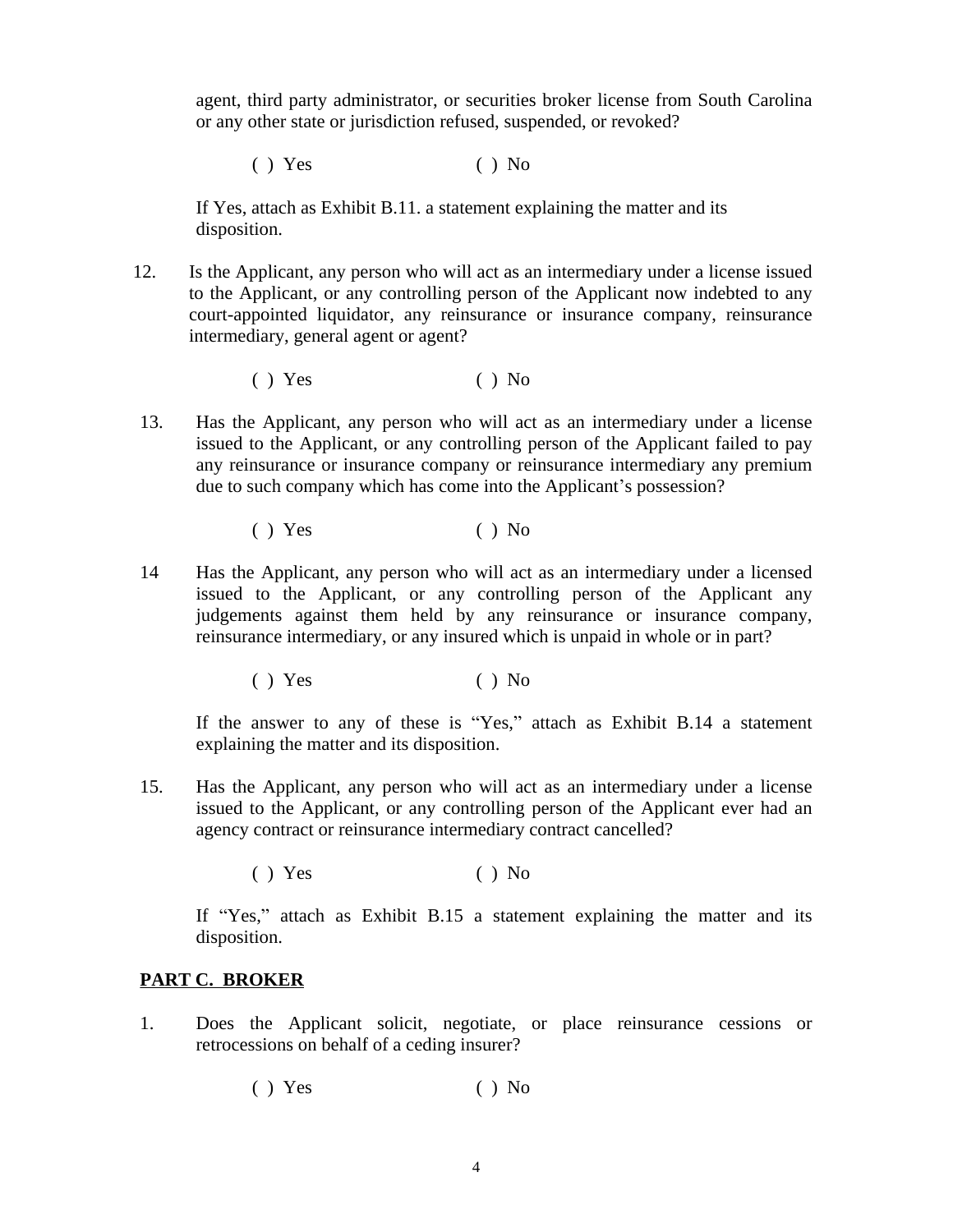- 2. Does the Applicant have the authority or power to bind reinsurance on behalf of a ceding insurer?
	- $( )$  Yes  $( )$  No
- 3. Attach as Exhibit C.3., a written description of the Applicant's activities, including details of any activities performed in this State.
- 4. Attach as Exhibit C.4., a list of South Carolina domestic ceding insurers, which the Applicant currently represents as a Broker. Include the ceding insurer's name and NAIC Company Code, and the effective and termination dates of each authorization.
- 5. Are all transactions between the Applicant and the ceding insurers it represents entered into pursuant to a written authorization, and do the written authorizations include provisions which satisfy S.C. Code Ann. Sections 38-46-40 thru 60?
	- $( )$  Yes  $( )$  No
- 6. Attach as Exhibit C.6., one sample copy of a written authorization entered into between the Applicant and a ceding insurer it represents as a Broker.

#### **PART D. MANAGER**

- 1. Does the Applicant have authority to bind a reinsurer and act as an agent for the reinsurer?
	- $( )$  Yes  $( )$  No
- 2. Does the Applicant manage all or part of the assumed reinsurance business of a reinsurer and act as an agent for the reinsurer?
	- $( )$  Yes  $( )$  No
- 3. Attach as Exhibit D.3., a written description of the Applicant's activities, including details of any activities performed in this State.
- 4. Attach as Exhibit D.4., a list of reinsurers which the Applicant currently represents as a Manager. Include the reinsurer's full name, NAIC Company Code, NAIC Alien Insurer ID Number, NAIC Pool/Association ID Number, and/or Federal Tax ID Number, state or jurisdiction of domicile, and the effective and termination dates of each contract.
- 5. Attach as Exhibit D.5., a list of fidelity bonds maintained in favor of each reinsurer represented; include the name of the issuing insurer, its NAIC Company Code and Federal Tax ID Number, its state or jurisdiction of domicile, the amount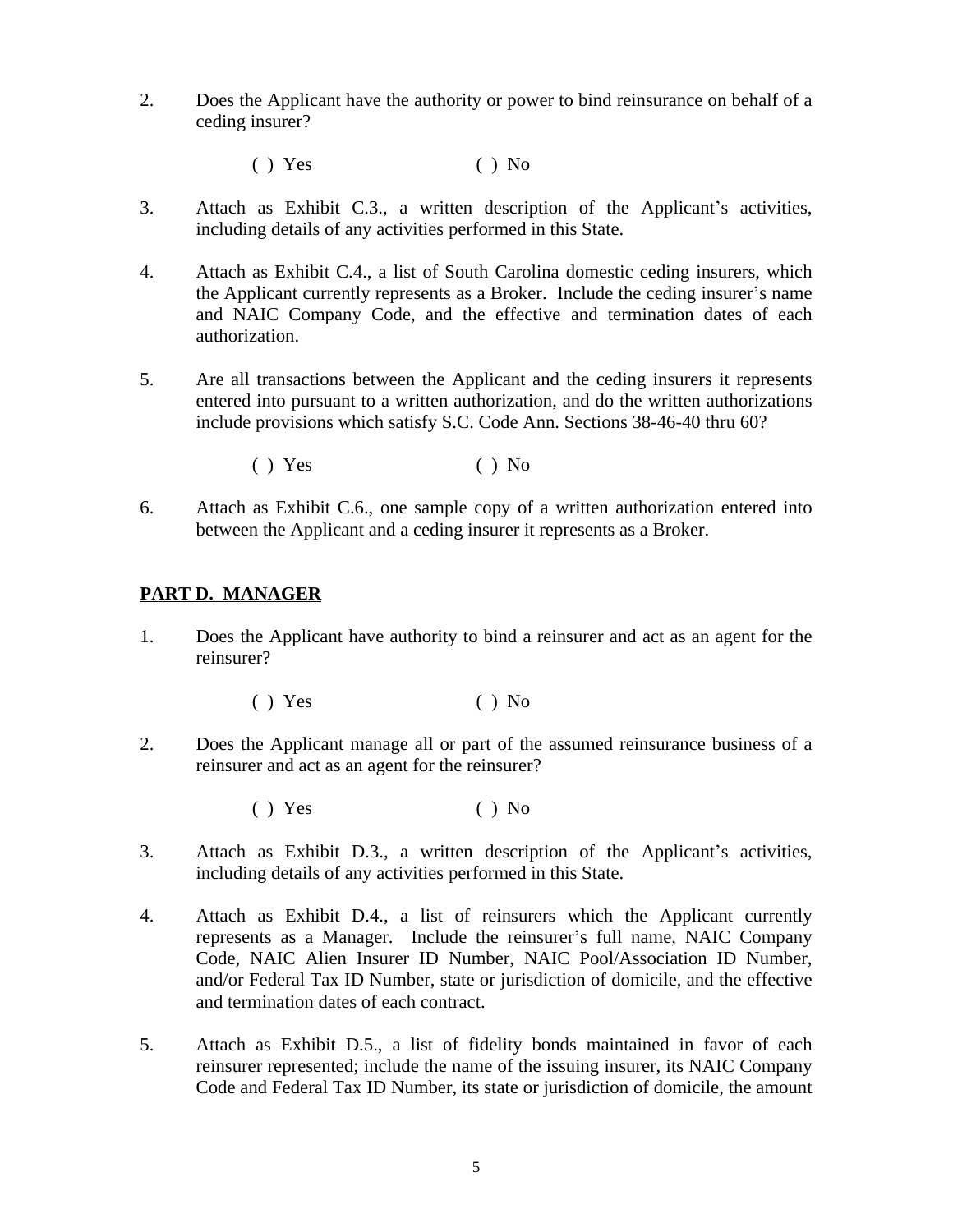of the bond, and its effective and termination dates. With the list, provide a copy of the declaration page of each fidelity bond listed.

- 6. Attach as Exhibit D.6., a list of errors and omissions liability insurance policies maintained by the Applicant; include the name of the issuing insurers, its NAIC Company Code and Federal Tax ID Number, its state or jurisdiction of domicile, and its effective and termination dates. With the list, provide a copy of the declaration page of each policy listed.
- 7. Are all transactions between the Applicant and the reinsurers it represents as a Manager entered into pursuant to a written contract?
	- $( )$  Yes  $( )$  No

Are all written contracts approved by the reinsurer's Board of Directors?

 $( )$  Yes  $( )$  No

Do all written contracts include provisions which satisfy S.C. Code Ann. Section 38-46-70?

 $( )$  Yes  $( )$  No

If the answer to any of these questions is "no", please explain and attach as Exhibit D.7.

- 8. Attach as Exhibit D.8., a certified copy of each approved contract pursuant to which the Applicant acts as a Manager.
- 9. Does the Applicant have authority to collect funds on behalf of any reinsurer it represents as a Manager?
	- $( )$  Yes  $( )$  No

If "Yes", attach as Exhibit D.9., a list of reinsurers for which funds are collected, the bank in which the funds are held, and the balance of each account on the latest statement date available.

- 10. Does the Applicant have authority to settle claims on behalf of any reinsurer it represents as a Manager?
	- $( )$  Yes  $( )$  No
- 11. Does the Applicant establish loss reserves on behalf of any reinsurer it represents as a Manager?
	- $( )$  Yes  $( )$  No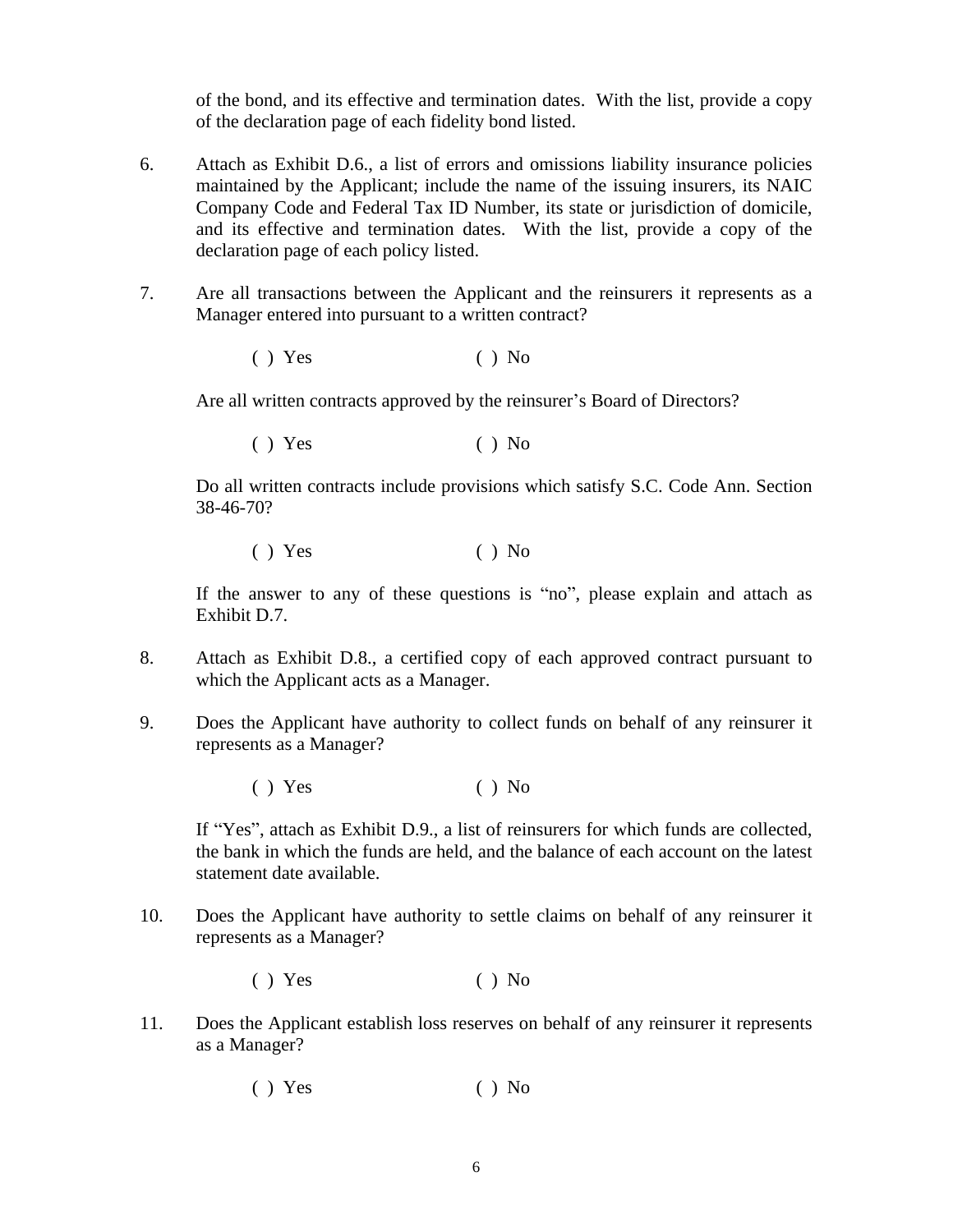- 12. Does the Applicant have binding authority for retrocessional contracts or participation in reinsurance syndicates from any reinsurer it represents as a Manager?
	- $( )$  Yes  $( )$  No

#### **PART E. PERSONS TO ACT AS INTERMEDIARIES**

Provide a list of persons, their title or position, and their Social Security Number, that will act as an intermediary under the license being requested. If the Applicant is a corporate entity, all officers, directors, and designated employees who will act as intermediaries should be listed. If the Applicant is a noncorporate entity, all members of the entity and any designated employees who will act as intermediaries should be listed. For each person listed, also complete a Biographical Affidavit on the form provided.

## **PART F. NONRESIDENT APPLICANT**

Complete the enclosed form to designate the Director of Insurance as the Applicant's agent for service of legal process and to designate a resident of South Carolina upon which notices or orders of the Director of Insurance or process affecting the Applicant may be served.

## **PART G. EXHIBITS**

Charts, listings, statements, documents and forms required to be filed with this application should be attached as an appendix, but list under this item each chart, listing, statement, document and form so attached.